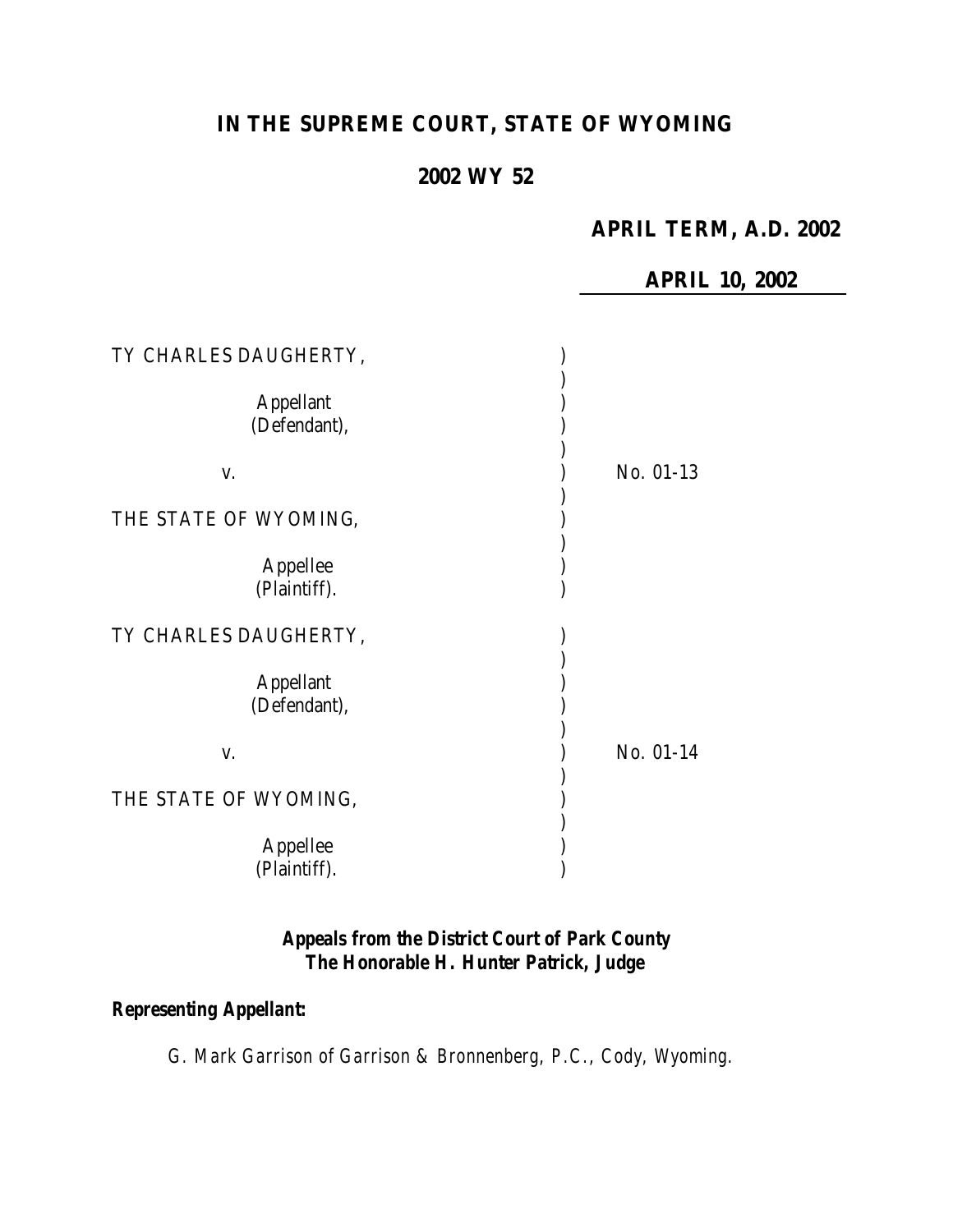# *Representing Appellee:*

*Hoke MacMillan, Attorney General; Paul S. Rehurek, Deputy Attorney General; D. Michael Pauling, Senior Assistant Attorney General; and Georgia L. Tibbetts, Senior Assistant Attorney General, Cheyenne, Wyoming.*

*Before LEHMAN, C.J., and GOLDEN, HILL, KITE, and VOIGT, JJ.*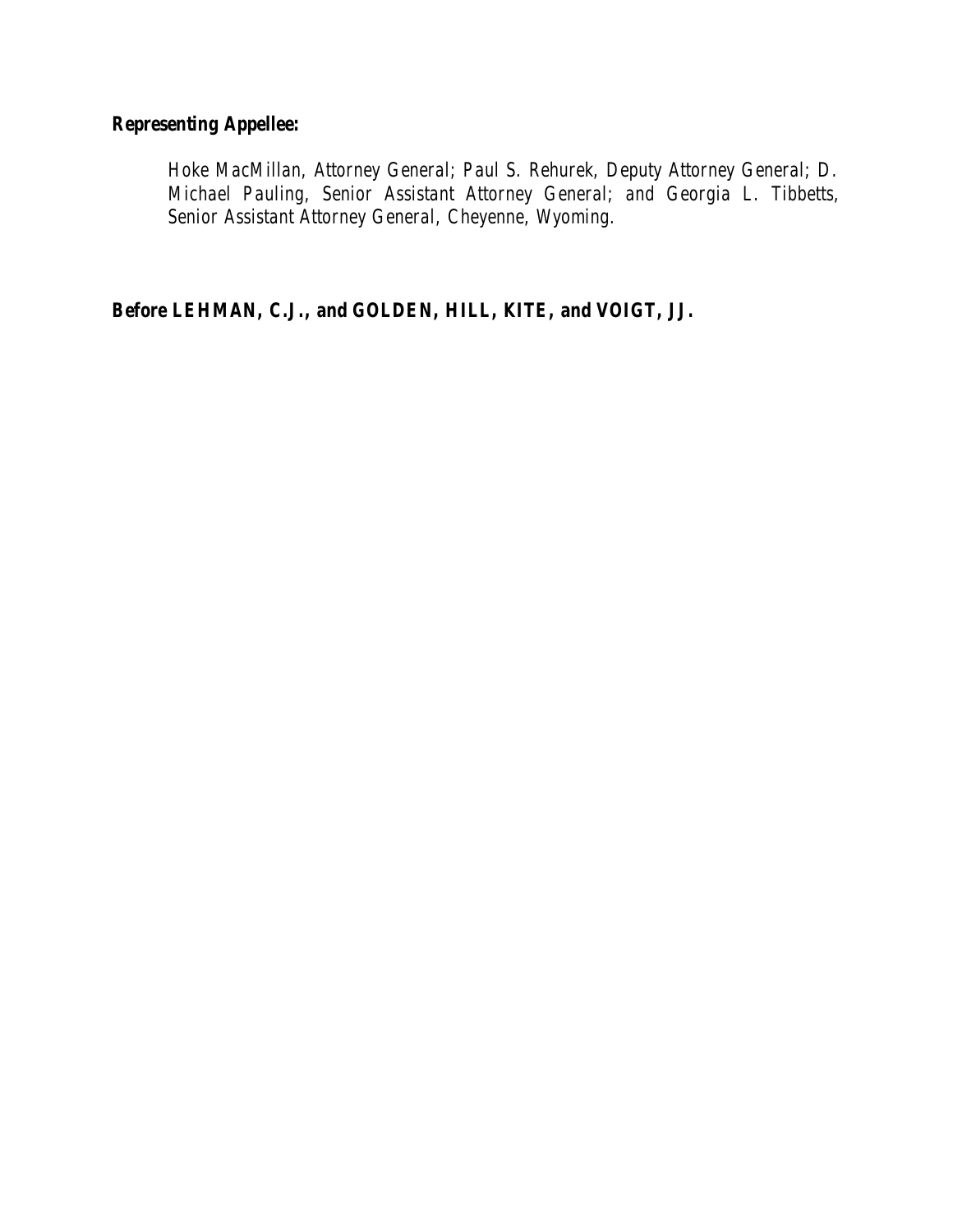### **VOIGT, Justice.**

[¶1] Ty Charles Daugherty (appellant) was convicted of two burglaries. He was given a split sentence on the first burglary and sentencing was continued on the second burglary. After his probation was revoked, he was given a four-to-five year sentence on each crime, with the sentences to run concurrently. In these appeals, the appellant attacks the first sentence as violating the split sentencing statute and he attacks the second sentence as violating his right to speedy sentencing.

[¶2] We affirm the sentence for the first burglary, but vacate the sentence for the second burglary*.* We further hold that, in the future, district courts utilizing the split sentencing statute must first impose a minimum and maximum sentence as required by statute and court rule, and we overrule previous holdings to the contrary*.*

#### **ISSUES**

- 1. Whether the sentence imposed by the district court in Case No. [01-13] was illegal?
- 2. Whether the district court violated [the appellant's] constitutional right to speedy sentencing [in Case No. 01-14]?

### **FACTS**

[¶3] On June 3, 1996, a felony information was filed charging the appellant with burglary. This case, to which we will refer as the "first burglary," is the basis of Case No. 01-13. On November 22, 1996, a felony information was filed charging the appellant with another burglary. This case, to which we will refer as the "second burglary," is the basis of Case No. 01-14. On February 12, 1997, a combined hearing was held in the two cases, at which hearing the appellant entered guilty pleas to both burglaries. He was adjudicated guilty of both crimes and a presentence investigation was ordered.

[¶4] A sentencing hearing was held on June 20, 1997. The district court heard the testimony of witnesses and the arguments of counsel. The presentence investigation report and its recommendations were reviewed. Sentencing options, including incarceration and probation, were discussed. At the end of the hearing, the district court indicated that it had not yet reached a decision and that the matter would be continued. The hearing was then continued until June 26, 1997.

[¶5] At the continued hearing, the district court went to considerable length to detail its intentions as to sentencing on both burglaries and to explain to the appellant what those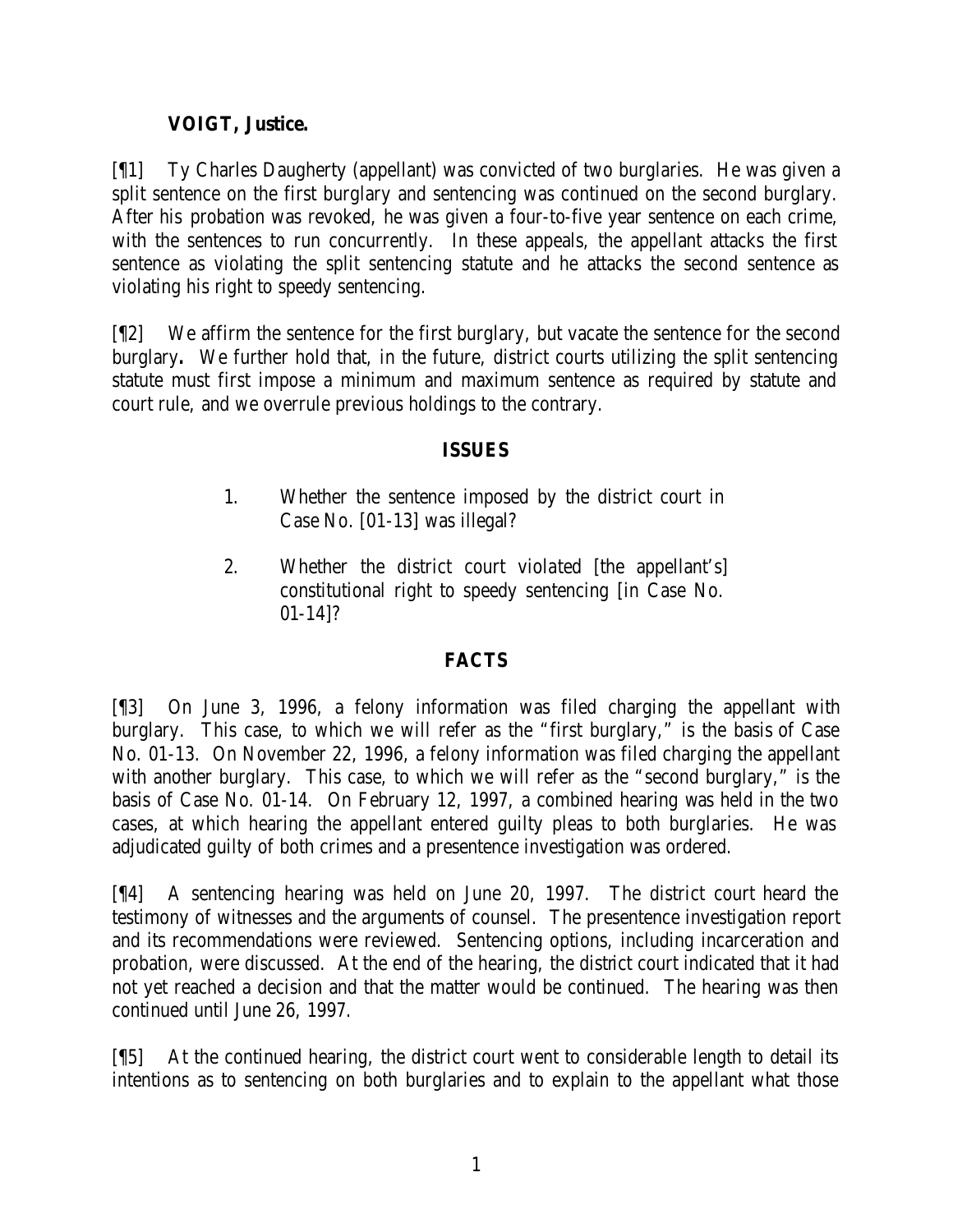intentions were. Because the district court's intentions included delaying sentencing on the second burglary, the district court explained to the appellant his right to speedy sentencing:

> THE COURT: Okay. Mr. Daugherty, the Court is proposing to defer a portion of the sentencing [on the second burglary]; specifically, the portion that would pertain to any prison sentence and fine in that case. You have a right, legally, to a speedy sentencing, and I cannot defer that portion of the sentence unless you are willing to give up that right.

> So my question to you and [defense counsel] at this time is whether you are willing now, on the record in open court, and yet today to sign a written waiver of speedy sentencing. [Defense counsel]?

> DEFENSE COUNSEL: Your Honor, I did speak with my client about that matter earlier, and I explained to him that he does have a right to proceed to sentencing immediately if he wishes to do so. However, after having that explained to him, it is his wish to waive a speedy sentencing, insofar as the term of incarceration and fine go, indefinitely until the Court resets the matter. And he will do that in writing.

> THE COURT: And, Mr. Daugherty, do you concur with what [defense counsel] said?

> > MR. DAUGHERTY: Yes, sir.

THE COURT: Okay. Then you may remain standing. And I am going to go ahead and impose the [judgment] and sentence of the Court, except for that portion which is being deferred.

First let me say for the record that the Court has given full and extensive consideration to the sentence being proposed in this case. The Court has considered and rejected the possibility of a straight probation order at this time and – well, for many reasons has rejected that possibility.

The Court will, at this time, [on the first burglary] . . . impose a split sentence pursuant to the Wyoming statute authorizing split sentencing.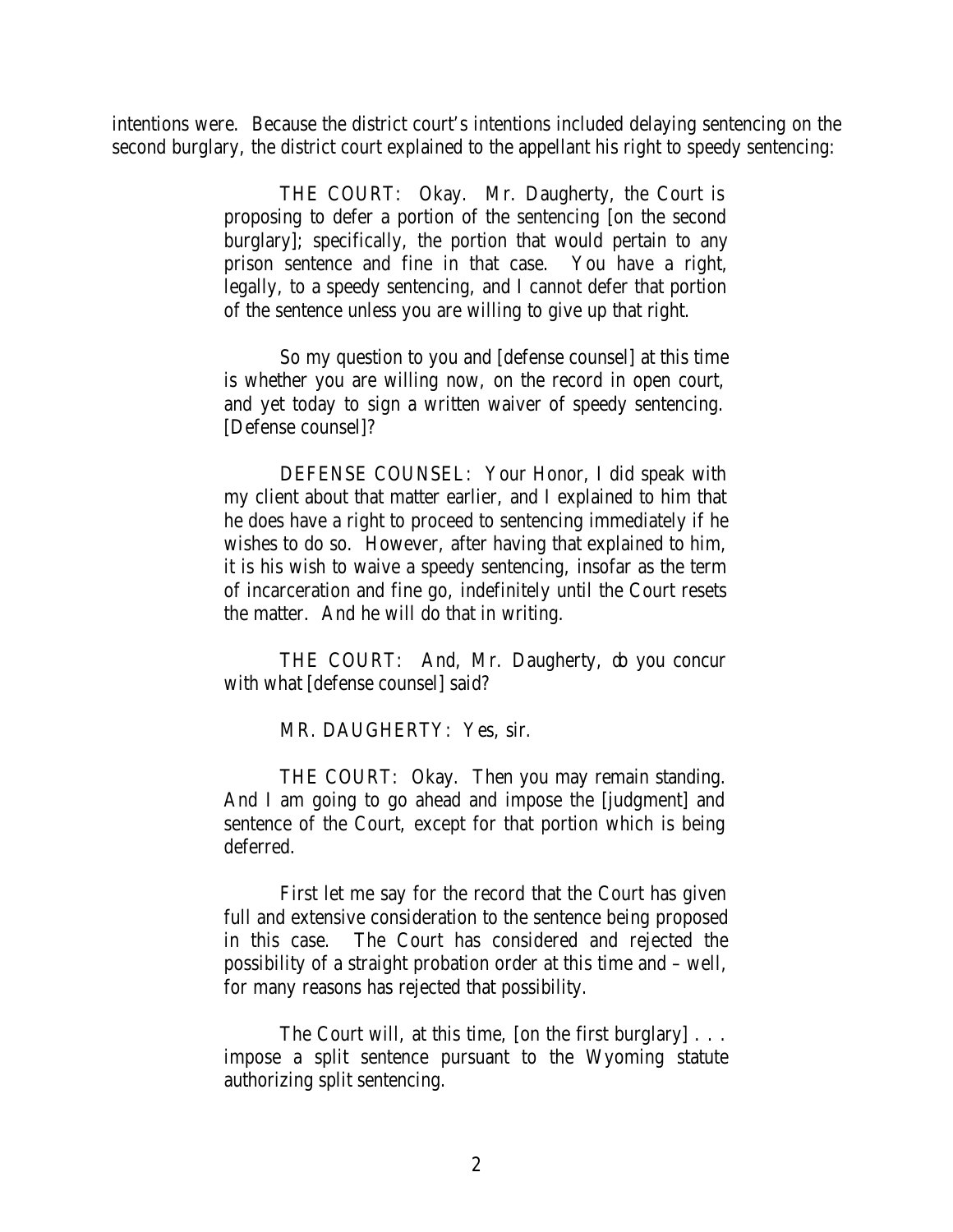And it is specifically the intention of the Court to use a probationary split sentence, as has been recognized by the Wyoming Supreme Court in recent case law. Accordingly, the Court is requiring that you serve one year in the Park County Jail with credit for time served which is a total of 218 days.

And upon the completion of your term of one year in the Park County Jail, you will then be on probation for a period of five years. There will be a number of conditions with respect to that probation, and I will give those to you in a moment.

\* \* \*

And I will find that the total amount of your joint and several liability for restitution is \$11,559.33.<sup>[1]</sup> The Court will further order that you are to pay the sum of \$1,000 to the Wyoming Crime Victims' Compensation Fund. That amount may be paid in monthly payments when you're released to be on probation, at the rate of \$50 per month, beginning with the second full month after your release.

\* \* \*

The Court will not impose a fine [for the first burglary], but certainly reserves the authority to do that [for the second burglary].

[¶6] The district court's intention as to sentencing was further clarified in the written Sentence & Probation Order:

> THE COURT HEREBY defers sentencing [for the second burglary] with respect only to any potential fine and period of incarceration, as the Defendant agreed on the record to waive any rights he may have with regard to a speedy disposition in [that case].

> IT IS FURTHER ORDERED that in Case [No. 01-13] and Case [No. 01-14], the Defendant shall pay a surcharge to

<sup>&</sup>lt;sup>1</sup> The presentence investigation report and the written Sentence & Probation Order filed on July 10, 1997, made it clear that the restitution amount, \$11,559.33, was the total amount owed under both cases and for certain uncharged forgeries.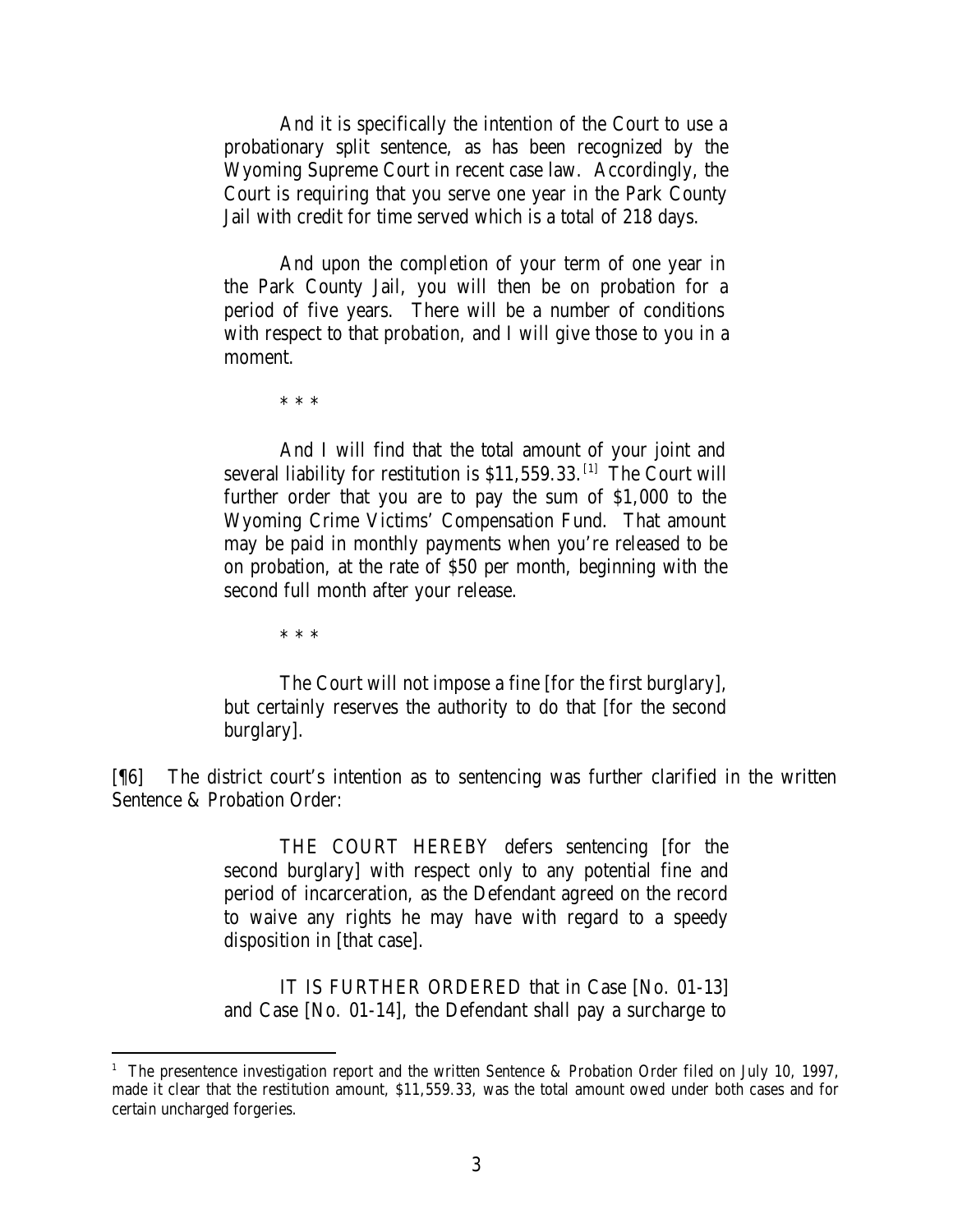the Crime Victims Compensation Fund in the total amount of \$1,000.00.

\* \* \*

IT IS FURTHER ORDERED that [for the first burglary] the Defendant shall be incarcerated in the Park County Detention Center for a period of one (1) year, pursuant to the probationary split sentence statute under Wyoming Statute §7-13-107(c), with credit for 218 days served. The Defendant shall be granted a furlough to Youth Services International, Inc. at the Defendant's expense upon the following furlough conditions:

\* \* \*

IT IS FURTHER ORDERED that upon the Defendant's successful completion of the one year program at the Youth Services International, Inc. treatment program [for the first burglary] the Defendant shall, at that time be placed on five (5) years supervised probation under the direction of the Wyoming Department of Corrections, Probation and Parole, upon the following terms and conditions with which the Defendant shall comply[.]

[¶7] After the sentencing hearing, the appellant was returned to the Park County Jail to continue serving his one-year sentence while awaiting transportation to the Youth Services International facility in Tarkio, Missouri (YSI). His sentence was modified on August 21, 1997, to allow his parents to transport him to that facility. The appellant successfully completed the YSI program and his sentence was modified again on August 6, 1998, this time to allow him to be released from that facility upon graduation, even though he had been there a few weeks short of a full year. His release was conditioned upon the probationary terms and conditions contained in the earlier Sentence & Probation Order.

[¶8] The next significant document in the record is the State's Petition to Revoke Probation, filed September 1, 2000. The appellant was arrested pursuant to a bench warrant and brought back before the district court. He denied the allegations of the petition.<sup>2</sup> His attorney also filed a Motion to Dismiss Probation Revocation in Part;

 <sup>2</sup> The allegations were: (1) failure to pay the Crime Victims' Compensation Fund surcharge; (2) a breach of peace conviction; (3) an interference with a peace officer conviction; (4) use of cocaine; (5) a marijuana possession conviction; (6) entry into a liquor store and purchase of alcohol; and (7) use of methamphetamine.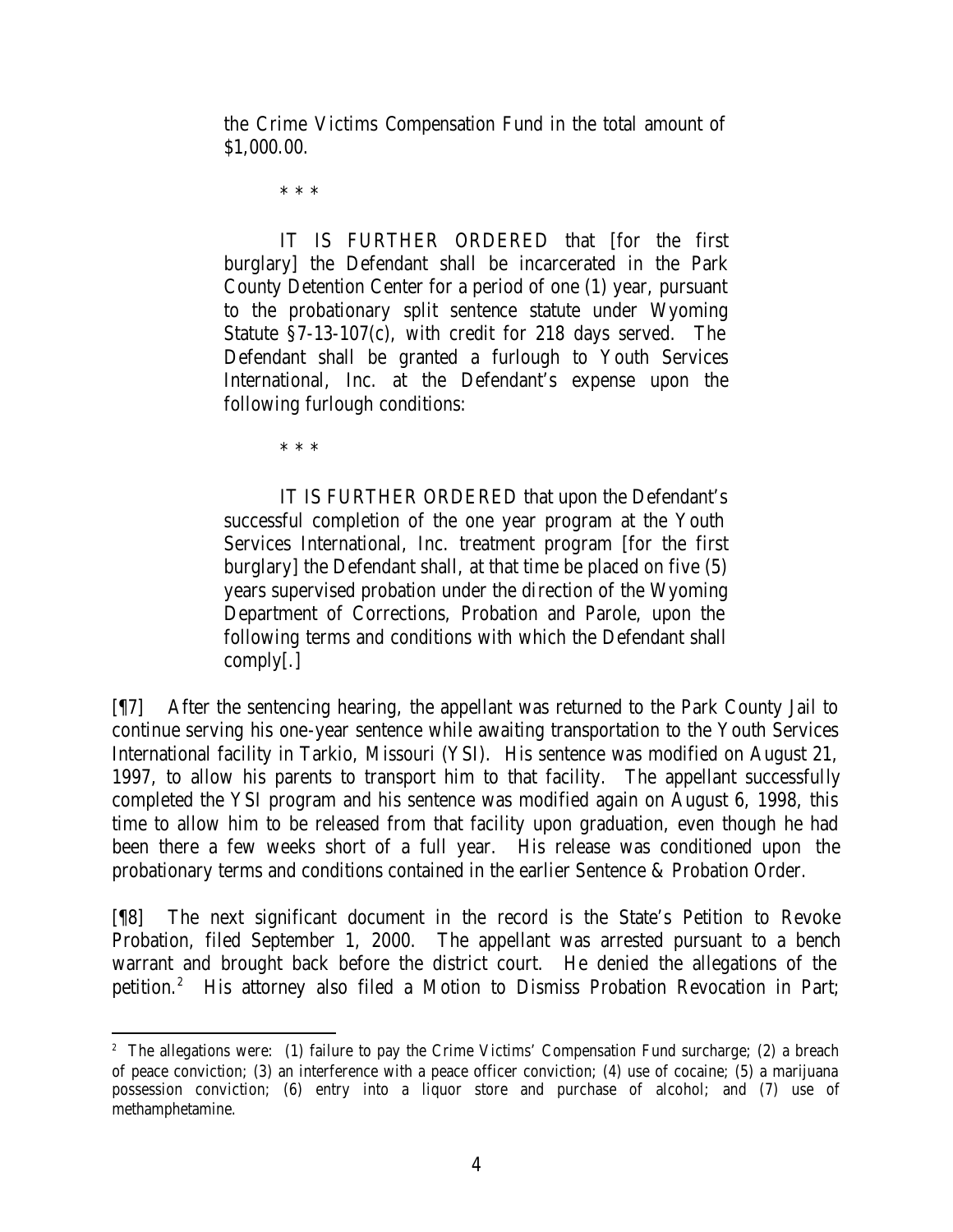Motion to Dismiss [the Second Burglary] in Whole and Objections to Imposition of Prison Sentencing in Either [Case]. The motion raised two issues: (1) whether the district court, having failed at the outset to impose a prison sentence on the first burglary, could do so now; and (2) whether, despite the appellant's waiver of speedy sentencing for the second burglary, imposing sentence more than three years later violated the appellant's constitutional right to due process.

[¶9] A hearing on the appellant's motion was held on September 25, 2000. The transcript of that hearing details the confusion shared by all involved as to the exact nature of the original sentences in the two cases and the appellant's probationary status, particularly in regard to the second burglary. The appellant took the position that, for the first burglary, he could not now receive a prison sentence, or that, at most, he could only be sentenced to a maximum of five years—the length of his probation—with credit for time served. His second argument was that his right to speedy sentencing now prohibited sentencing for the second burglary. To the contrary, the State took the position that the appellant could be sentenced to any amount of time up to the full statutory ten years for each crime.

[¶10] The district court ruled that, since the appellant had never been sentenced or placed on probation for the second burglary, the petition to revoke probation should be dismissed as to that crime. On the other hand, the district court held that sentencing on the second burglary was delayed as an accommodation to the appellant, that the appellant had voluntarily waived his right to speedy sentencing, and that "the matter is still open for sentencing . . .." In regard to the first burglary, the district court denied the motion to dismiss, holding that the appellant could be sentenced to up to a maximum of five years.

[¶11] A separate evidentiary hearing was then set to determine whether probation should be revoked on the first burglary and what sentence should be imposed on the second burglary. That hearing was held on October 2, 2000. At the outset of the hearing, the appellant admitted six of the seven allegations of the revocation petition.<sup>3</sup> After hearing the testimony of the appellant and his probation officer, the district court revoked probation on the first burglary, and then imposed sentences of incarceration for not less than four years and not more than five years on each burglary, to be served concurrently. The appellant was given credit for time served of twenty-five months for the first burglary and 218 days for the second burglary. The written Order Revoking Probation and Reimposing Sentence, filed November 2, 2000, indicated that the appellant had reserved his right to appeal the issues now before this Court.

<sup>&</sup>lt;sup>3</sup> The appellant denied using cocaine.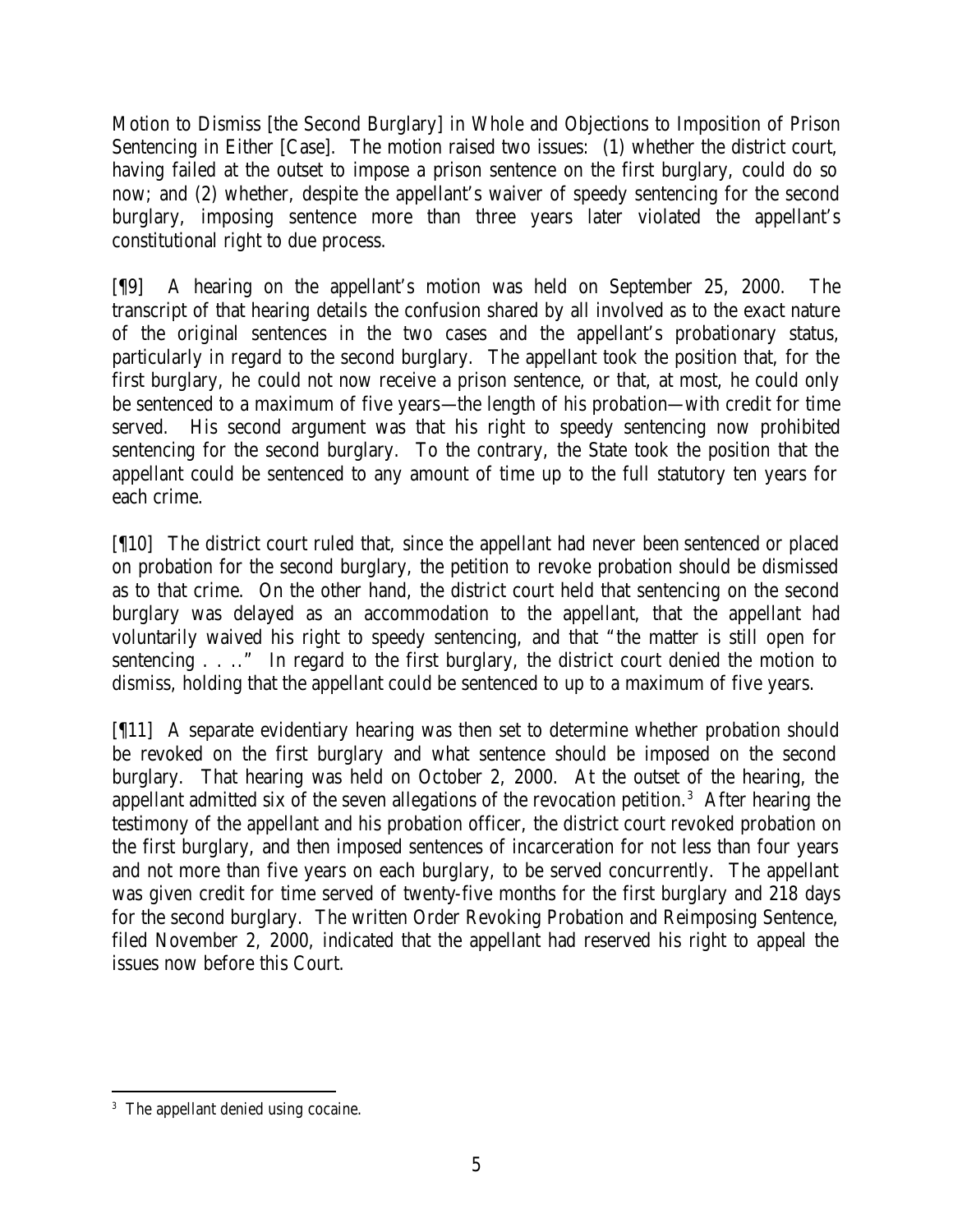#### **SENTENCING LAW**

[¶12] Sentencing decisions are within the broad discretion of the sentencing court. *Smith v. State*, 941 P.2d 749, 750 (Wyo. 1997). This Court will not disturb a sentence on the ground of sentencing procedures absent a showing by the defendant of an abuse of discretion, procedural conduct prejudicial to him, circumstances that manifest inherent unfairness and injustice, or conduct that offends the public sense of fair play. *Brower v. State*, 1 P.3d 1210, 1216 (Wyo. 2000). In that regard, the trial judge abuses his discretion if he premises a sentence on a mistaken reading of the law. *Cook v. State*, 710 P.2d 824, 825 (Wyo. 1985).

[¶13] The discretion of the trial court is also limited by the fact that a sentencing court may only impose those sentences that have been authorized by the legislature. *Williams v. State*, 949 P.2d 878, 880 (Wyo. 1997); Wyo. Stat. Ann. § 6-10-104 (LexisNexis 2001) ("[w]ithin the limits prescribed by law" the court is "to determine and fix" punishment). As part of that limitation, courts have no inherent right to grant probation. *Hicklin v. State*, 535 P.2d 743, 752 (Wyo. 1975). Probation is a form of sentencing that must be authorized by the legislature. *Garton v. State*, 910 P.2d 1348, 1354 (Wyo. 1996).

[¶14] Wyoming's statutes governing sentencing are found mainly in Chapter 10 of Title 6 and Chapter 13 of Title 7. Several individual statutes are relevant to the present inquiry.<sup>4</sup> Every sentence for a felony must meet the dictates of Wyo. Stat. Ann. § 7-13-201 (LexisNexis 2001), which requires imposition of a minimum and maximum term. A felony is any crime that may be punished by death or by imprisonment for more than one year. Wyo. Stat. Ann. § 6-10-101 (LexisNexis 2001). The minimum term of imprisonment in a state penal institution, as opposed to a county jail, is not less than one year. Wyo. Stat. Ann. § 610-107 (LexisNexis 2001). Wyo. Stat. Ann. § 713-302 (LexisNexis 2001) provides the procedures whereby a convicted person may be placed on probation. The specific, detailed provisions guiding probation and parole are found in Articles 4 and 5 of Chapter 13 in Title 7 of the Wyoming Statutes.

[¶15] The source of the legislature's power to limit judicial authority as to sentencing is found in the constitutional separation of powers. The legislative branch has the exclusive power to define crimes and to prescribe punishments for those crimes. *Billis v. State*, 800 P.2d 401, 412-15 (Wyo. 1990). Consequently, a court may only impose a sentence of incarceration that falls within the minimum and maximum punishment prescribed by statute. *Williams v. State*, 692 P.2d 233, 235 (Wyo. 1984). Where there are multiple charges, the court should impose a separate sentence on each count, rather than a consolidated sentence. *Elliott v. State*, 626 P.2d 1044, 1046 n.3 (Wyo. 1981); *Stambaugh v. State*, 613 P.2d 1237, 1243 (Wyo. 1980).

<sup>4</sup> Wyo. Stat. Ann. § 7-13-107 (LexisNexis 2001), the "split sentencing" statute, will be discussed later herein, as will Wyo. Stat. Ann. § 7-13-108 (Michie 1995).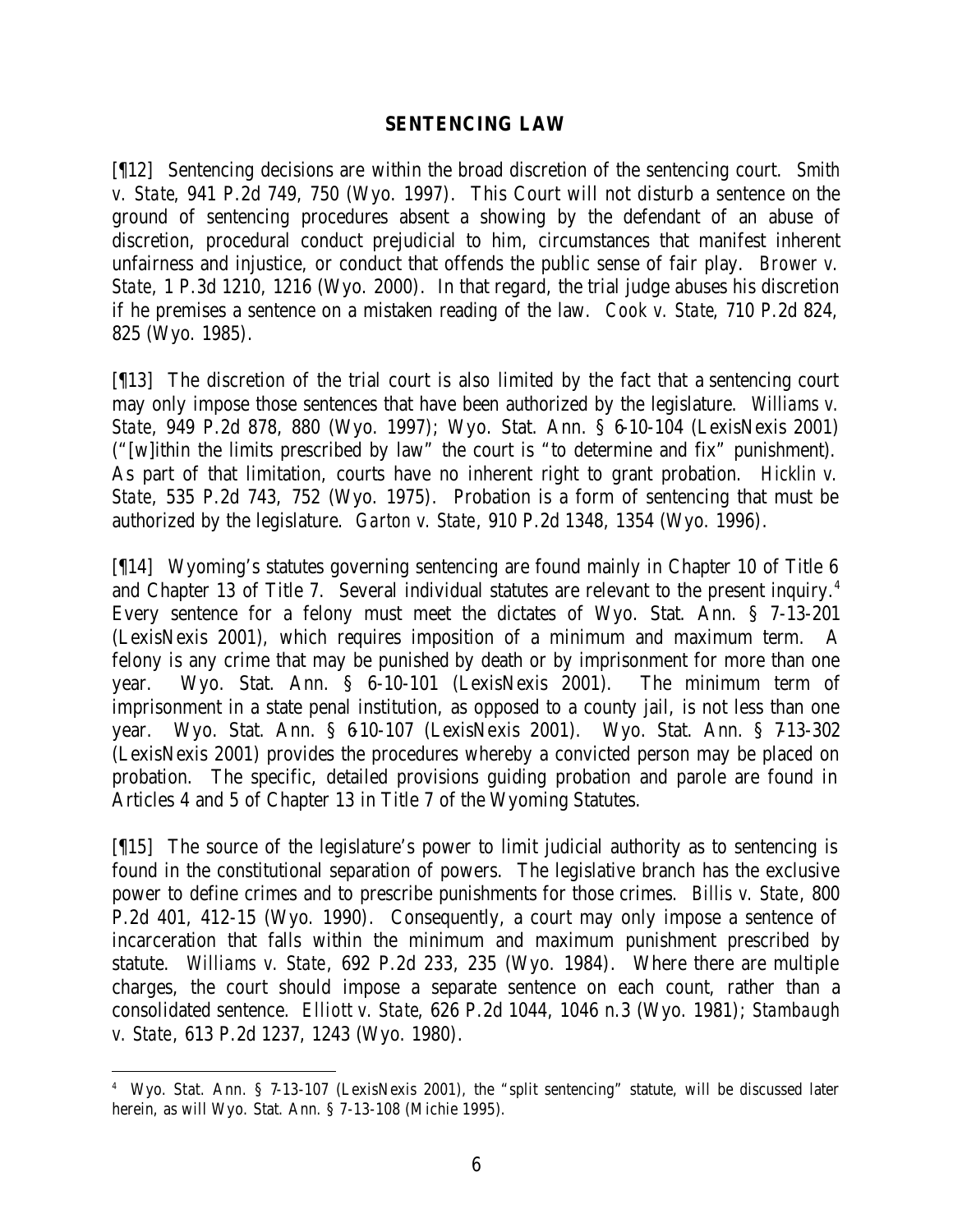#### **SPLIT SENTENCING**

[¶16] The clear intent of Wyo. Stat. Ann. §§ 6-10-101 and 6-10-107, when read together, is that felons be imprisoned in state penal institutions, while misdemeanants be imprisoned in county jails. This intent is further reflected in Wyo. Stat. Ann. § 6-10-103 (Lexis 1999), which mentions imprisoning misdemeanants in county jails, and in Wyo. Stat. Ann. § 6-10-109 (LexisNexis 2001), which is captioned "Sentences for felonies," and which defines "state penal institution." Finally, Wyo. Stat. Ann. § 7-13-108 (Michie 1995) directs the sentencing court specifically how to sentence felons to incarceration:

> Unless otherwise specifically provided by statute, any person convicted of a felony and sentenced to a term of imprisonment shall be sentenced to the custody and control of the department of corrections to be incarcerated in a state penal institution designated by the department.

[¶17] The mandate that felons be incarcerated in state penal institutions while misdemeanants be incarcerated in county jails has a concomitant fiscal impact on the state and the individual counties. The state, through the Department of Corrections, funds and maintains the state penal institutions. Wyo. Stat. Ann. § 25-1-104 (Michie 1997). The counties, through their sheriffs, fund and maintain the county jails. Wyo. Stat. Ann. §§ 18-2-103, 18-3-603, 18-6-302 (LexisNexis 2001).

[¶18] In 1984, the Wyoming State Legislature created a method whereby certain felons could be housed in county jails, but at state expense. Wyo. Sess. Laws, ch. 57 (1984). The current incarnation of that law, Wyo. Stat. Ann. § 713-107 (LexisNexis 2001), generally referred to as the "split sentencing statute," reads as follows:

> (a) Following a defendant's conviction of, or his plea of guilty to any felony, other than a felony punishable by death or life imprisonment, the court may impose any sentence of imprisonment authorized by law and except as provided in subsection (g) of this section, may in addition provide:

> > (i) That the defendant be confined in the county jail for a period of not more than one (1) year; and

> > (ii) That the execution of the remainder of the sentence be suspended and the defendant placed on probation.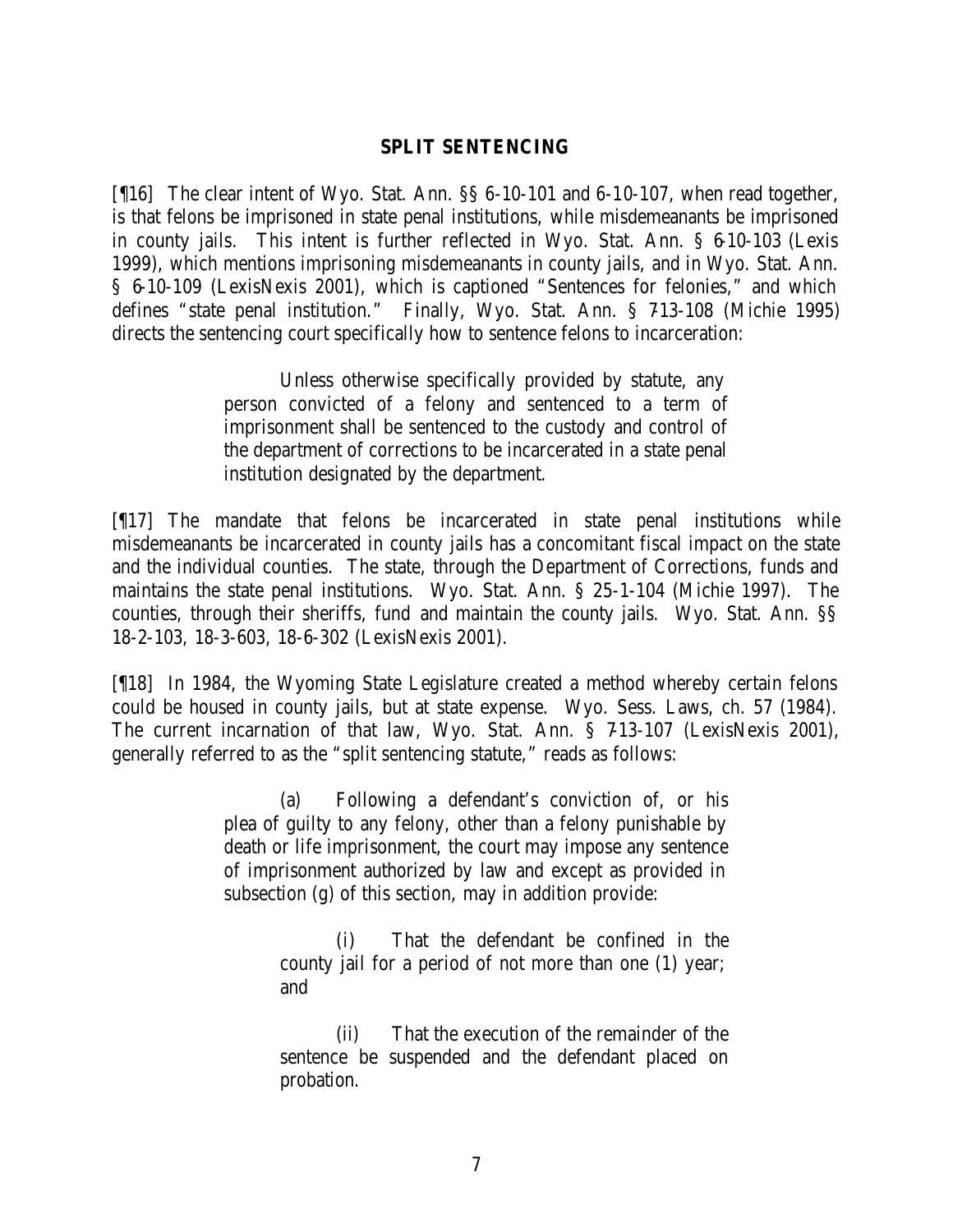(b) In placing the defendant on probation under subsection (a) of this section, the court may also:

> (i) Impose any fine provided by the statute violated;

> (ii) Apply the provisions of W.S. 7-13-501 through 7-13-503.

(c) Except as provided in subsection (a) of this section, the court may impose a split sentence of incarceration followed by probation in any felony case including those in which the statute violated specifically provides for a sentence of imprisonment in the state penitentiary.

(d) The court may impose a split sentence as provided by this section at the time a defendant is originally sentenced or at any hearing at which the court modifies or revokes a defendant's probation and at which the defendant is personally present.

(e) The cost of housing convicted felons in the county jail shall be paid by the department of corrections by contract arrangement with the county sheriff. \* \* \*

\* \* \*

(h) A defendant sentenced under this section is not eligible for parole and is not subject to good time allowances authorized under W.S. 7-13-420. The sentencing court shall continue to have jurisdiction over the defendant during the entire time he is confined in county jail and thereafter while the defendant is serving his term of probation.

(j) If consecutive terms of confinement in the county jail are ordered pursuant to this section they shall not exceed a period of one (1) year.

[¶19] Proper application of the split sentencing statute is the first issue before this Court. The district court applied the statute as it believed it had been interpreted by this Court. In that regard, there are two particular cases of interest. In 1992, we decided *Wlodarczyk v. State*, 836 P.2d 279 (Wyo. 1992). Raymond Wlodarczyk had been convicted of aggravated assault. The district court imposed a split sentence of nine months in the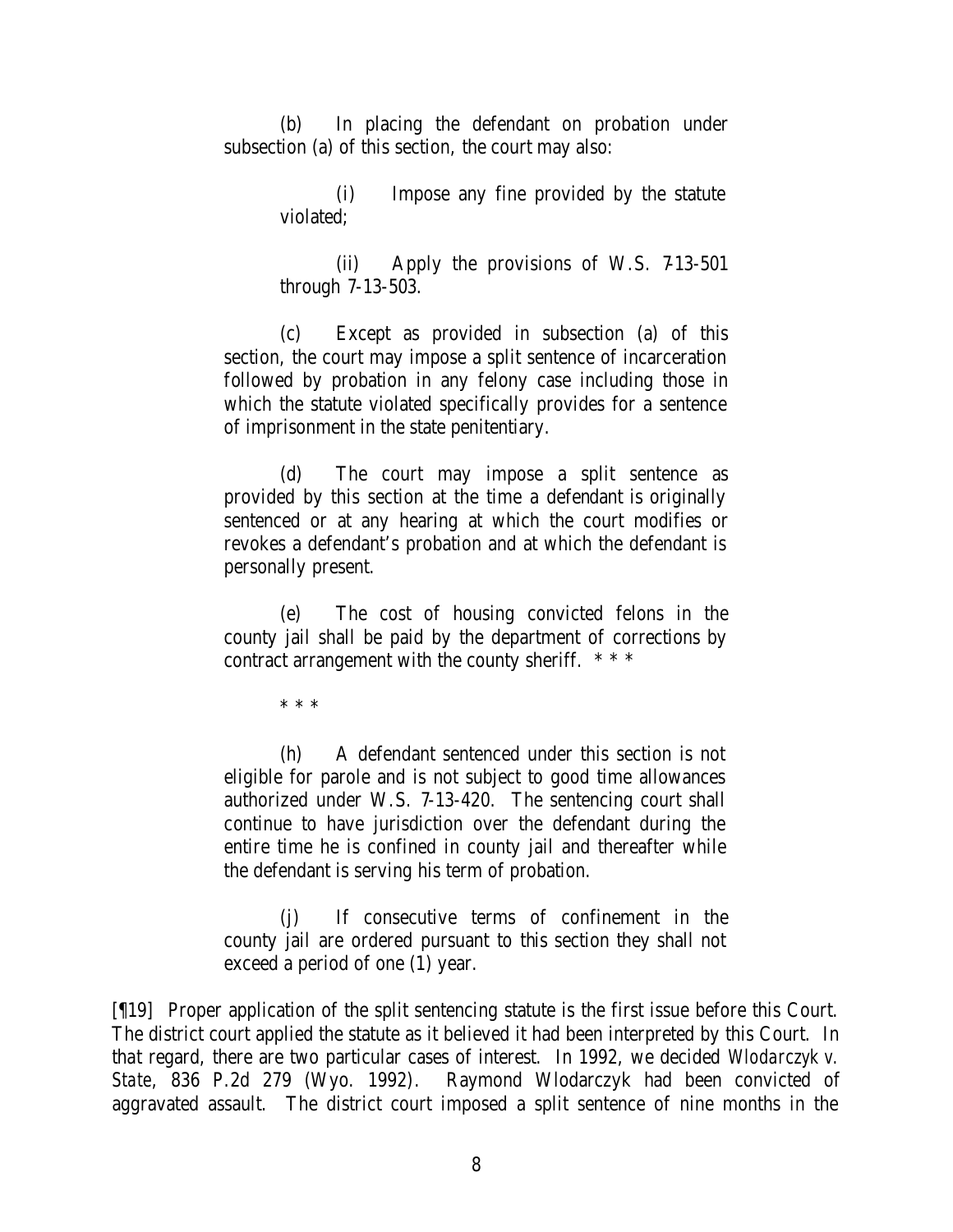county jail, to be followed by three years of supervised probation. After he had served the jail term and most of the probationary period, Wlodarczyk's probation was revoked. The district court then sentenced him to prison for a period of five to six years. *Id.* at 284.

[¶20] In reversing Wlodarczyk's sentence, this Court identified two types of split sentences that could be imposed under Wyo. Stat. Ann. § 7-13-107: (1) split sentencing involving incarceration in the county jail for a period not to exceed one year with a probationary sentence to follow county jail confinement involving probation granted for the balance of the established sentence **(**classical split sentence**)**; and (2) split sentencing involving incarceration in the county jail for a period not to exceed one year with a probationary sentence to follow county jail confinement with probation granted for a stated period following jail confinement with sentencing postponed subject to entry if probation is revoked **(**probationary split sentence**)**. *Wlodarczyk*, 836 P.2d at 287-88. We then applied the rule of lenity, concluding that Wlodarcyzk's sentence was a classical split sentence because it did not reflect an intent to allow complete re -sentencing in the event of probation revocation. *Id.* at 288. We held that, when probation is revoked in a classical split sentence situation, "only the period remaining upon revocation can be enforced by confinement." *Id.*

[¶21] The second case in which this Court interpreted the split sentencing statute was *Kidd v. State*, 937 P.2d 1334 (Wyo. 1997). Kidd's original sentence for aggravated assault was four years of supervised probation, one condition thereof being that he serve ninety days in the county jail. When Kidd's probation was later revoked, the district court sentenced him to serve thirty to eighty-four months in prison. *Id.* at 1335. Kidd's appeal was resolved just as Wlodarczyk's had been. We concluded that, since the original sentence had not indicated an intent to reserve full sentencing in the event of probation revocation, the rule of lenity required that we find the sentence to be a classical split sentence. The most that Kidd could be sentenced to was the balance of time remaining on his four-year probationary term. *Id.* at 1336.<sup>5</sup>

[¶22] Unlike the trial judges in *Wlodarczyk* and *Kidd*, the district judge in the instant case specifically mentioned his intention that the sentence be a "probationary split sentence, as has been recognized by the Wyoming Supreme Court in recent case law." The written Sentence & Probation Order was even more precise:

> **IT IS FURTHER ORDERED** that [for the first burglary] the Defendant shall be incarcerated in the Park County Detention Center for a period of one (1) year, pursuant to the probationary split sentence statute under Wyoming

<sup>&</sup>lt;sup>5</sup> Central to this Court's reasoning in *Kidd* was our determination that the county jail time could not be a probationary condition because Wyo. Stat. Ann. § 7-13-401(a)(x) (1995) defined "probation" as being "a sentence not involving confinement." *Kidd*, 937 P.2d at 1336.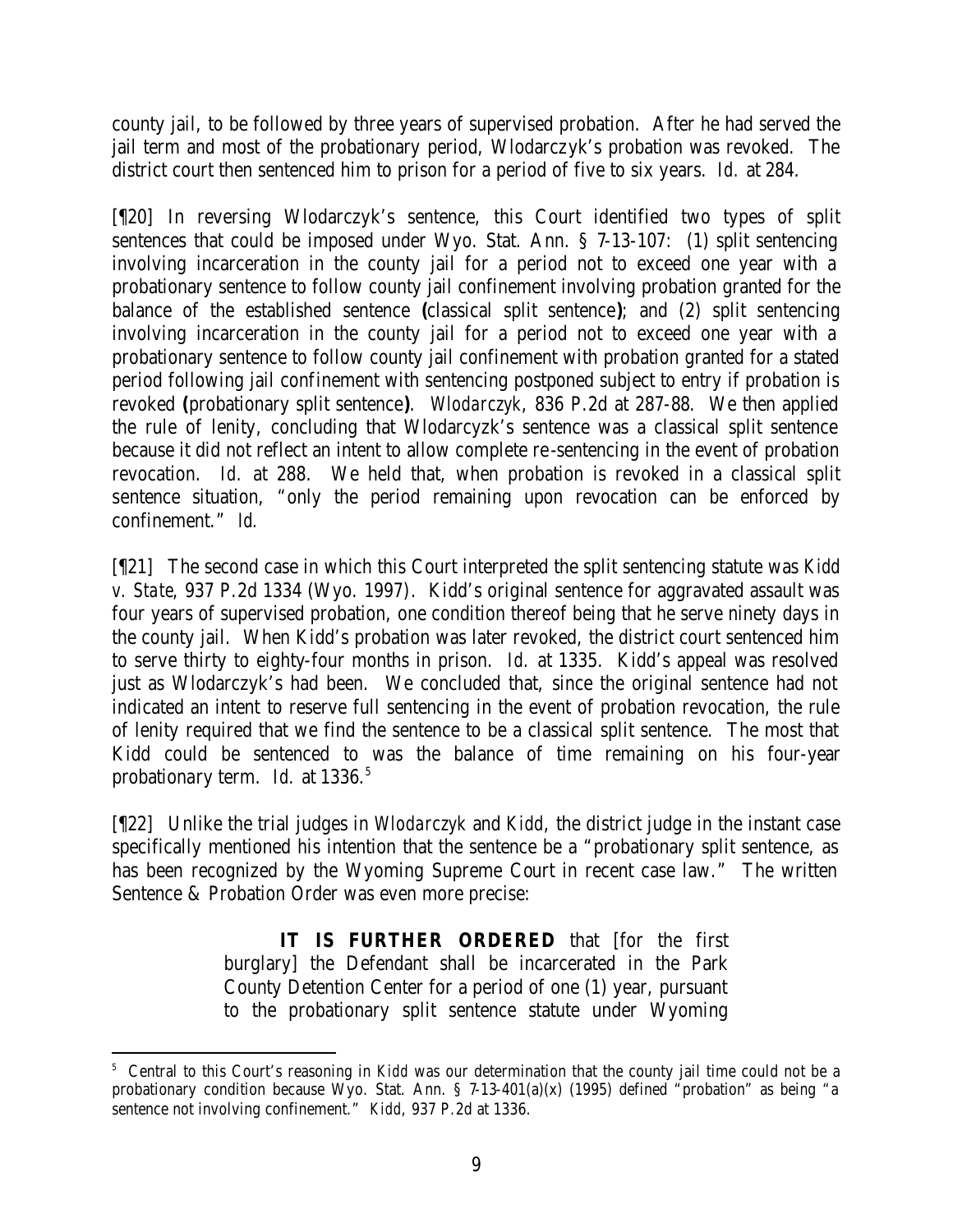Statute §7-13-107(c), with credit for 218 days served. The Defendant shall be granted a furlough to Youth Services International, Inc. at the Defendant's expense upon the following conditions:

\* \* \*

**IT IS FURTHER ORDERED** that upon the Defendant's successful completion of the one year program at the Youth Services International, Inc. treatment program, [for the first burglary] the Defendant shall, at that time be placed on five (5) years supervised probation . . .[.]

[¶23] The appellant's sentence for the first burglary clearly and unambiguously was intended to be a probationary split sentence under this Court's then-existing interpretation of the split sentencing statute*.* Therefore, we have no occasion to interpret the district court's intent and the rule of lenity has no application here. The district court having retained its sentencing authority as to the first burglary, we will affirm the sentence of incarceration for not less than four years and not more than five years imposed upon revocation of the appellant's probation.

[¶24] The district court correctly applied *Wlodarczyk* and *Kidd*. The sentence imposed for the first burglary fell within the statutory limits and there is no indication that the length of the sentence was determined by anything that occurred after the original sentencing date. For these reasons, we have affirmed the sentence. Nevertheless, this case has once again brought to our attention several problems that continue to arise out of the *Wlodarczyk* and *Kidd* holdings*.* We said the following in *Wlodarczyk*:

> The differences in character between the two types of split sentences define the residual sentencing discretion retained by the district court upon revocation. In the case of the classical split sentence, *only the period remaining upon revocation* can be enforced by confinement. The probationary split sentence permits the sentencing judge to resentence to any sentence which might have originally been imposed.

*Wlodarczyk*, 836 P.2d at 288 (emphasis added). We reiterated this proposition in *Kidd*, 937 P.2d at 1336. Wlodarczyk's original sentence was nine months in jail and three years of probation. No prison sentence initially was imposed. Kidd's original sentence was four years of probation, with ninety days in jail. No prison sentence initially was imposed. We interpreted both sentences, under the statutory language emphasized above, as limiting incarceration upon probation revocation to the probationary period, less time served. *Kidd*, 937 P.2d at 1336; *Wlodarczyk*, 836 P.2d at 292. The effect of such an interpretation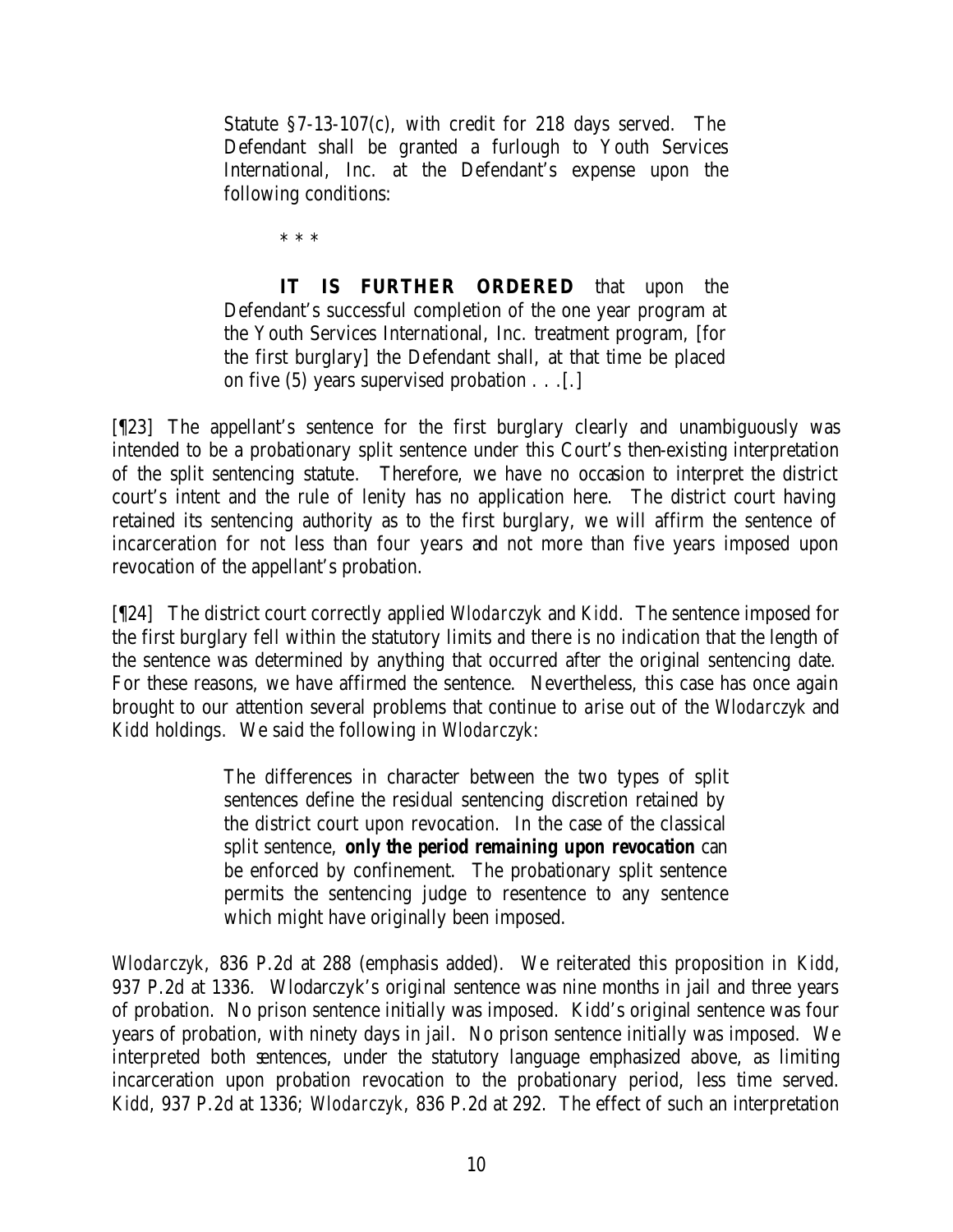was to declare that the district court intended the period of probation to equal the period of incarceration.<sup>6</sup>

[¶25] While the clear imposition of a probationary split sentence for the first burglary has obviated the need for similar interpretation in the instant case, we are still left with the fact that the split sentence was imposed without the district court first imposing a lawful minimum and maximum sentence. Wyo. Stat. Ann. § 7-13-201 requires minimum and maximum terms:

> Except where a term of life is required by law, or as otherwise provided by W.S. 7-13-101, when a person is sentenced for the commission of a felony, the court imposing the sentence shall not fix a definite term of imprisonment, but shall establish a maximum and minimum term within the limits authorized for the statute violated. The maximum term shall not be greater than the maximum provided by law for the statute violated, and the minimum term shall not be less than the minimum provided by law for the statute violated, nor greater than ninety percent (90%) of the maximum term imposed.

W.R.Cr.P.  $32(c)(2)(B)$  contains a similar requirement. In the same vein, the split sentencing statute, itself, provides that the district court may impose a split sentence after imposing any sentence authorized by law. Wyo. Stat. Ann. § 7-13-107(a).

[¶26] Several split sentencing cases with underlying minimum and maximum term sentences have come before this Court.<sup>7</sup> In none of those cases were we called upon to reassess the *Wlodarczyk* and *Kidd* holdings that, where no underlying sentence is imposed and there is no clear intent to defer sentencing entirely, we will interpret the probationary

 6 Justice Thomas identified this interpretive process as a problem nearly a decade ago in his special concurrence in *Wlodarczyk,* 836 P.2d at 296-97 (Thomas, J., concurring specially).

<sup>7</sup> *See Buckles v. State*, 998 P.2d 927, 929 (Wyo. 2000) (eighteen to sixty months, with split sentence of sixty days followed by probation); *Pearl v. State*, 996 P.2d 688, 688 (Wyo. 2000) (one to four years, with split sentence of 120 days in the county jail followed by four years of probation); *Henderson v. State*, 976 P.2d 203, 206 (Wyo. 1999) (four to six years, with split sentence of sixteen days in county jail followed by six years of probation); *Snyder v. State*, 912 P.2d 1127, 1129 (Wyo. 1996) (suspended prison sentence, with split sentence of thirty days in the county jail followed by five years of probation); *Roberts v. State*, 912 P.2d 1110, 1111 (Wyo. 1996) (four to six years, with split sentence of one year in the county jail followed by six years of probation); and *Smith v. State*, 902 P.2d 1271, 1275 (Wyo. 1995) (twenty-four to forty-eight months, with all but sixty days suspended, those sixty days to be served in the county jail, followed by four years of probation). An additional case, *Paugh v. State*, 9 P.3d 973, 975 (Wyo. 2000), apparently involved a split sentence similar to that in *Wlodarczyk* and *Kidd*—that is, ninety days in the county jail followed by sixty months of probation, with no specific minimum or maximum prison term—but no issue as to the sentence was raised on appeal.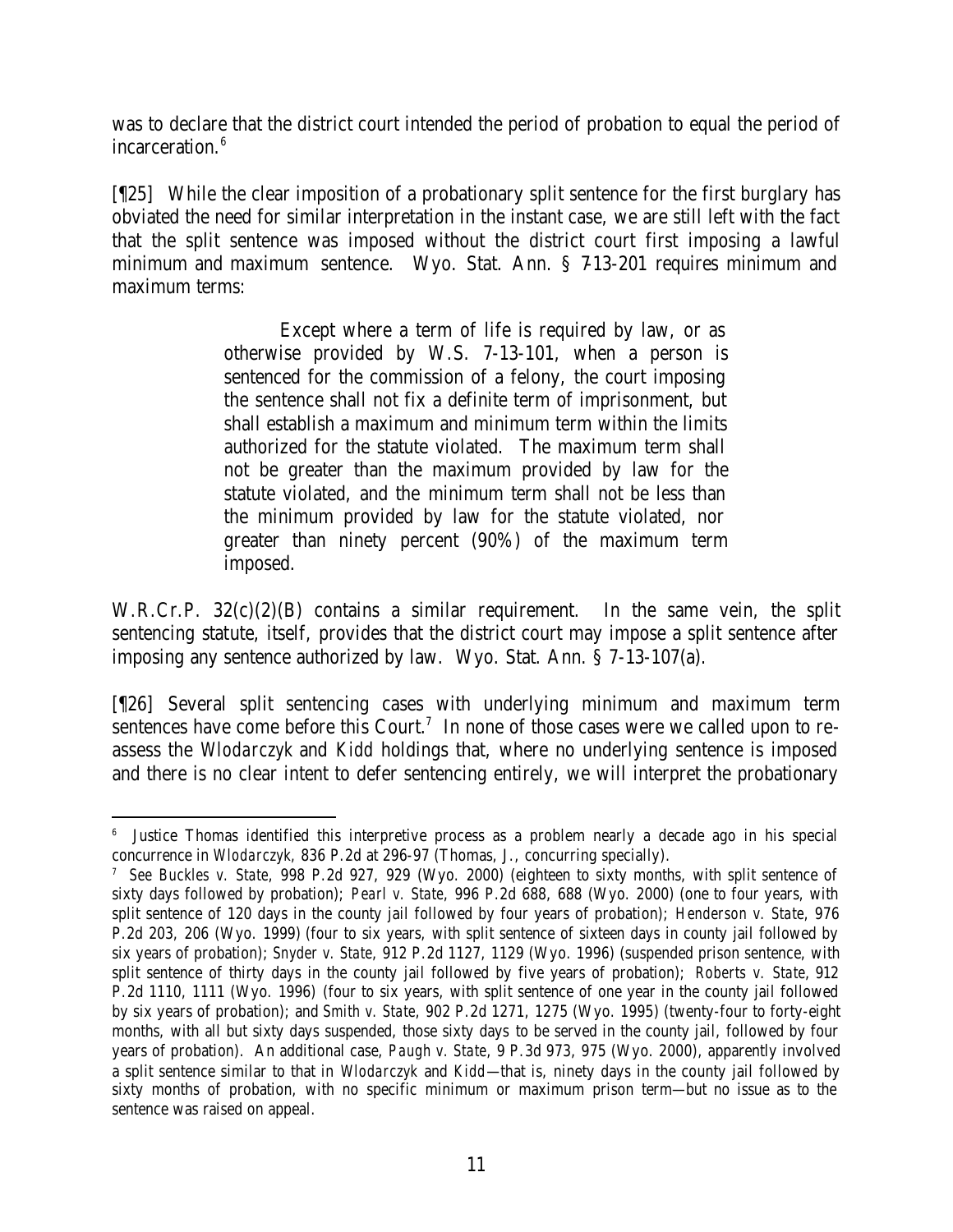period of a split sentence to be the maximum allowable term of confinement. We speak to that point now because the instant case brings the matter once again directly before this Court, and because we are now convinced that Wyo. Stat. Ann. §§ 7-13-107 and 7-13-201 and W.R.Cr.P.  $32(c)(2)(B)$  require the imposition of a minimum and maximum term sentence before split sentencing may be utilized. The holdings of *Wlodarczyk* and *Kidd* to the contrary are prospectively overruled, and the distinction between a classical split sentence and a probationary split sentence is hereby abrogated.

[¶27] When imposing a split sentence after the date this opinion is published in the advance sheets of West's Pacific Reporter, the sentencing court must first impose a lawful sentence with a minimum and maximum term. Sentencing courts may not simply impose a jail sentence followed by probation. Neither may they postpone sentencing altogether when imposing a split sentence.<sup>8</sup> We now conclude that, rather than authorizing the latter practice, the intent of Wyo. Stat. Ann. § 7-13-107(c) is simply to clarify that split sentencing is available for all felonies except those punishable by death or life imprisonment, even if the statute violated specifically provides for imprisonment in the penitentiary.<sup>9</sup>

[¶28] While these conclusions are based primarily on this Court's view of legislative intent, they will also help solve several difficulties left extant by the holdings of *Wlodarczyk* and *Kidd.* This Court will no longer have to interpret the wording of split sentences in an attempt to determine the sentencing court's intent. Further, if the imposition of an underlying sentence cannot be postponed indefinitely, issues of speedy sentencing and vindictive sentencing will be less likely to arise.

### **SPEEDY SENTENCING**

[¶29] We review speedy sentencing claims under an abuse of discretion standard. *Reagan v. State*, 14 P.3d 925, 927 (Wyo. 2000).

> "Judicial discretion is a composite of many things, among which are conclusions drawn from objective criteria; it means a sound judgment exercised with regard to what is right under the circumstances and without doing so arbitrarily or capriciously. *Byerly v. Madsen,* 41 Wash.App. 495, 704 P.2d 1236 (1985)."

<sup>&</sup>lt;sup>8</sup> To the contrary, suspending the imposition of sentencing under Wyo. Stat. Ann. § 7-13-302(a)(i) does not violate the principle of Wyo. Stat. Ann. § 7-13-201 because, unlike the split sentencing situation, no sentence is being imposed.

<sup>9</sup> While most of Wyoming's felony statutes provide only that violations are "punishable by imprisonment," others specify that imprisonment shall be "in the penitentiary." *For example, compare* Wyo. Stat. Ann. §§ 6-3-402(c)(i) and 6-4-402(b) (LexisNexis 2001) with Wyo. Stat. Ann. §§ 6-2-105(b) and 6-2-106(b) (LexisNexis 2001).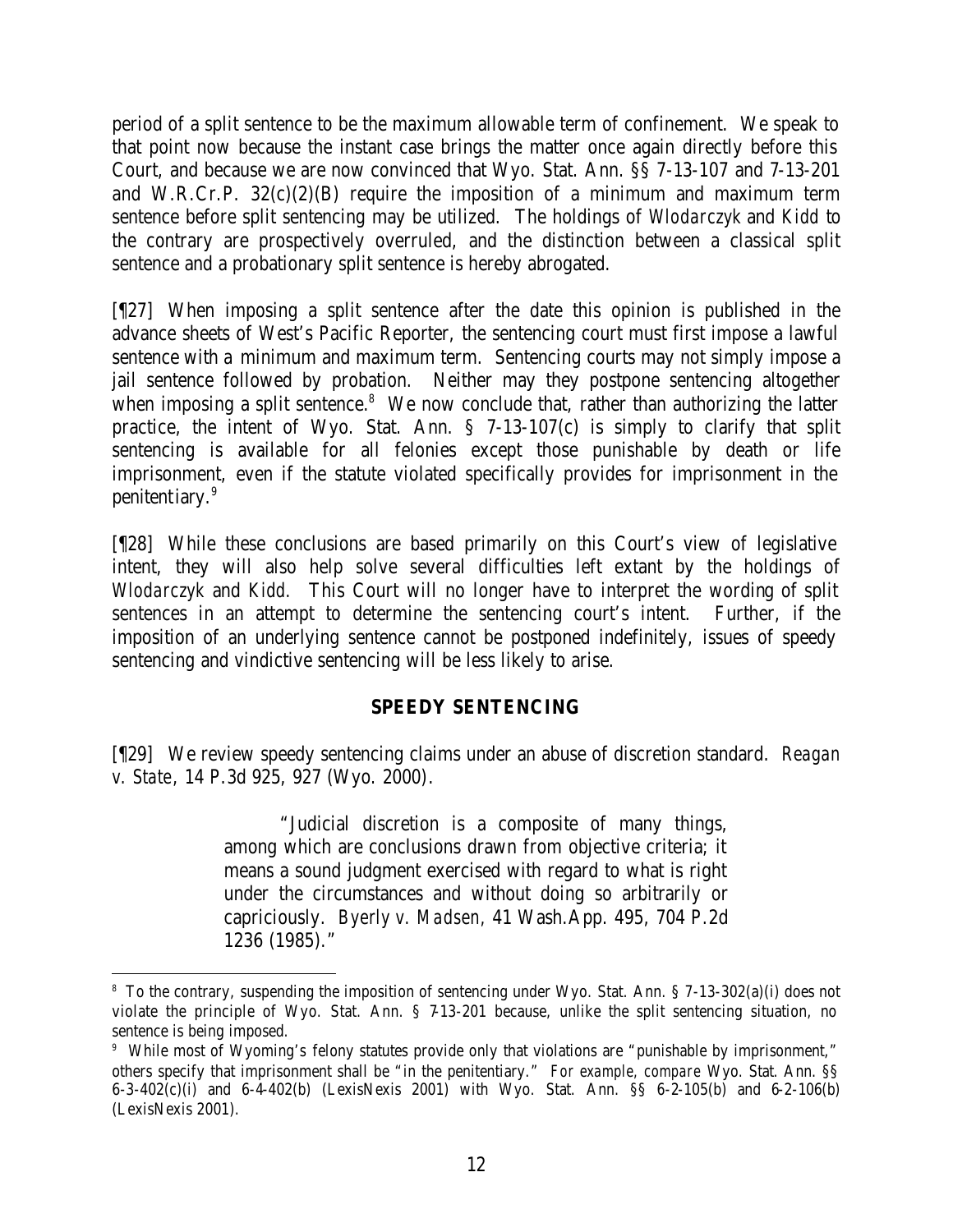*Reagan*, 14 P.3d at 927 (*quoting Vaughn v. State*, 962 P.2d 149, 151 (Wyo. 1998)). The specific question now before this Court is whether it was an abuse of discretion for the district court to delay sentencing on the second burglary for three years under the particular circumstances of this case.

[¶30] The felony information charging the appellant with the second burglary was filed on November 22, 1996. On January 21, 1997, the appellant filed a Waiver of Speedy Preliminary Hearing Within Ten- or Twenty-Day Time Requirement and Request for Continuance of Preliminary Hearing. On the same date, he waived his right to a preliminary hearing and the case was transferred to the district court. Arraignment in the district court occurred on February 12, 1997.<sup>10</sup> The appellant pled guilty to both the first and second burglary, he was adjudicated guilty of both, and a presentence investigation was ordered.

[¶31] The evidentiary hearing for sentencing purposes took place on June 20, 1997. Sentence was imposed at a final hearing on June 26, 1997. It was at this latter hearing that the colloquy about speedy sentencing quoted previously herein occurred among the district court, defense counsel, and the appellant. In announcing his desire to defer imposing a prison sentence or fine for the second burglary, the district court informed the appellant specifically that "[y]ou have a right, legally, to a speedy sentencing, and I cannot defer that portion of the sentence unless you are willing to give up that right." Defense counsel than informed the district court that he had previously discussed with the appellant his right to speedy sentencing, and that it was the appellant's "wish to waive a speedy sentencing, insofar as the term of incarceration and fine go, indefinitely until the Court resets the matter." The appellant indicated that he agreed with what his attorney had said. The record further reflects that it was the district court's intent to have the appellant submit a written waiver of speedy sentencing. No written waiver was ever filed.

[¶32] The appellant served his split sentence and was placed on supervised probation. On September 1, 2000, the State filed a petition to revoke probation. After a hearing on the appellant's Motion to Dismiss Probation Revocation in Part; Motion to Dismiss [the Second Burglary] in Whole and Objections to Imposition of Prison Sentencing in Either [Case], the district court ruled that, since the appellant had never been on probation for the second burglary, the petition should be dismissed in that regard. The district court further ruled, however, that the appellant had voluntarily waived speedy sentencing, that sentencing had been deferred as an accommodation to the appellant so he could attend the YSI program, and that the appellant could still be sentenced for the second burglary. On October 2, 2000, the appellant was sentenced to a term of not less than four years and not more than five years, with credit for 218 days served.

<sup>&</sup>lt;sup>10</sup> No issue has been raised as to any pre-arraignment delays.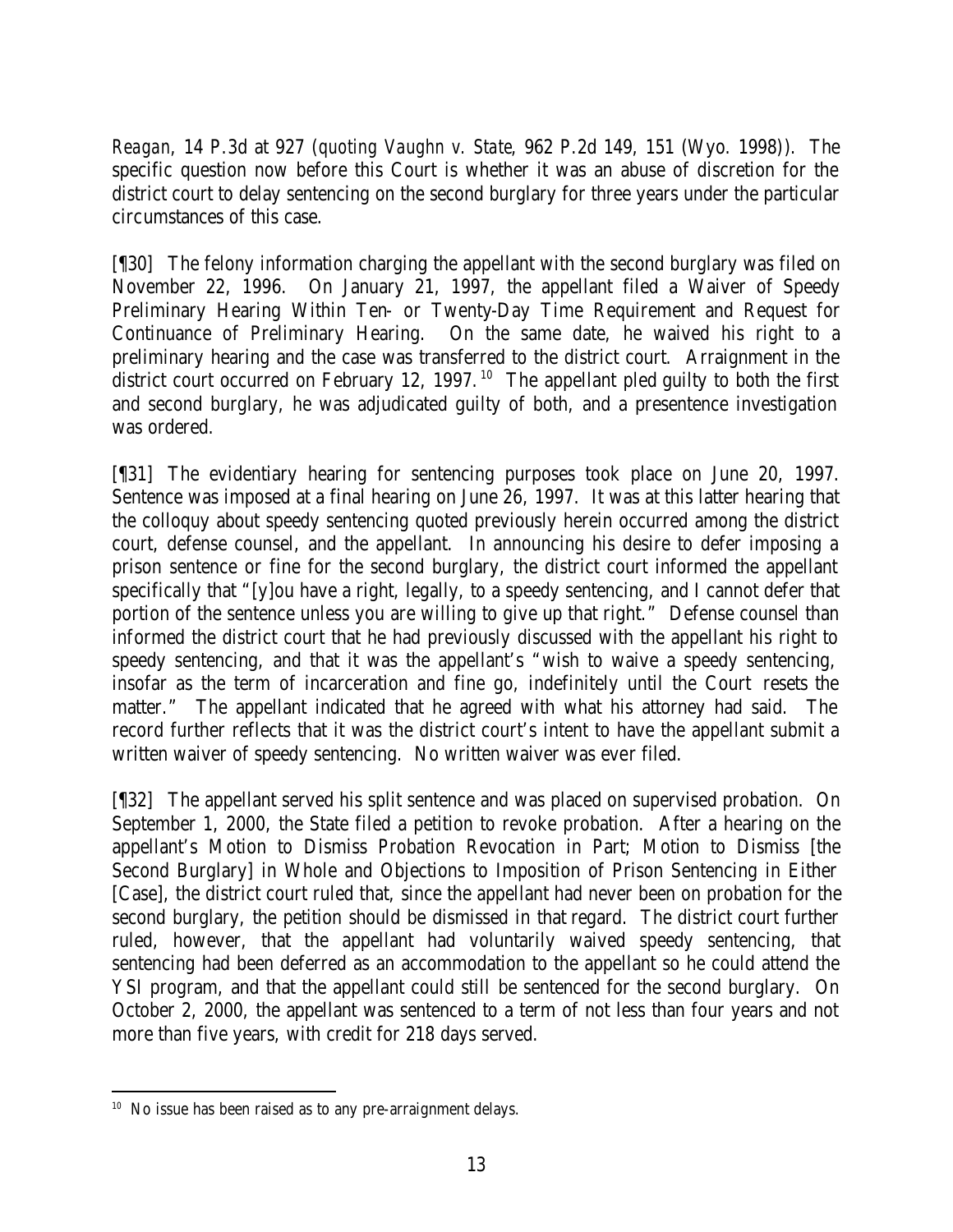[¶33] The appellant's current argument that this series of events violated his right to speedy sentencing is two-pronged. First, citing *Burkett v. Cunningham*, 826 F.2d 1208 (3<sup>rd</sup>) Cir. 1987) and *Perez v. Sullivan*, 793 F.2d 249 (10<sup>th</sup> Cir.), *cert. denied*, 479 U.S. 936 (1986), he contends that any "unreasonable sentencing delay" violates a defendant's right to due process of law. His primary argument is based upon the following language from *Yates v. State*, 792 P.2d 187, 191 (Wyo. 1990):

> We elect to hold that a delay in sentencing in excess of one calendar year from the date guilt is established, either by trial, whether to a jury or to the court, or upon a plea of guilty or nolo contendere, is presumptively unreasonable. A court may not pronounce sentence on a defendant after the expiration of such time, unless the record clearly establishes those facts and circumstances that excuse the delay, thus making later imposition of the sentence reasonable. The State must bear the burden of establishing those facts and circumstances. Our rule with respect to the one-year period is derived in consonance with Rule 36(b), W.R.Cr.P. [now W.R.Cr.P. 35(b)], which permits a trial court to reduce a sentence within one year of its imposition. We recognize that one year is an appropriate period of time within which a district court may reconsider the sentence that it has imposed, and it follows that one year also is a reasonable period of time to require the imposition of sentence. While we hold that the delay in excess of one year is presumptively unreasonable, we do not hold that the delay serves to deprive the district court of jurisdiction. Rather, we hold that the delay exceeds the bounds of reason if its occurs beyond that date and, in the interest of fairness, due process of law, and expeditious handling of court matters, a court should be foreclosed from imposing sentence after the one year period of time.

[¶34] The State responds by arguing that the record does, indeed, reveal "those facts and circumstances that excuse the delay." The State points to the transcript of the June 20, 1997, hearing, where the appellant, his attorney, his parents, and the probation agent aggressively prevailed upon the district court to allow the appellant to attend the YSI program in Missouri, rather than go to prison. The State then concludes that it was the district court's desire to accommodate this request that led the district court to defer sentencing on the second burglary.

[¶35] A close reading of the transcripts from both the June 20, 1997, and the June 26, 1997, hearings, however, reveals no specific statement where the district court indicated that the decision to defer sentencing for the second burglary was based on any desire to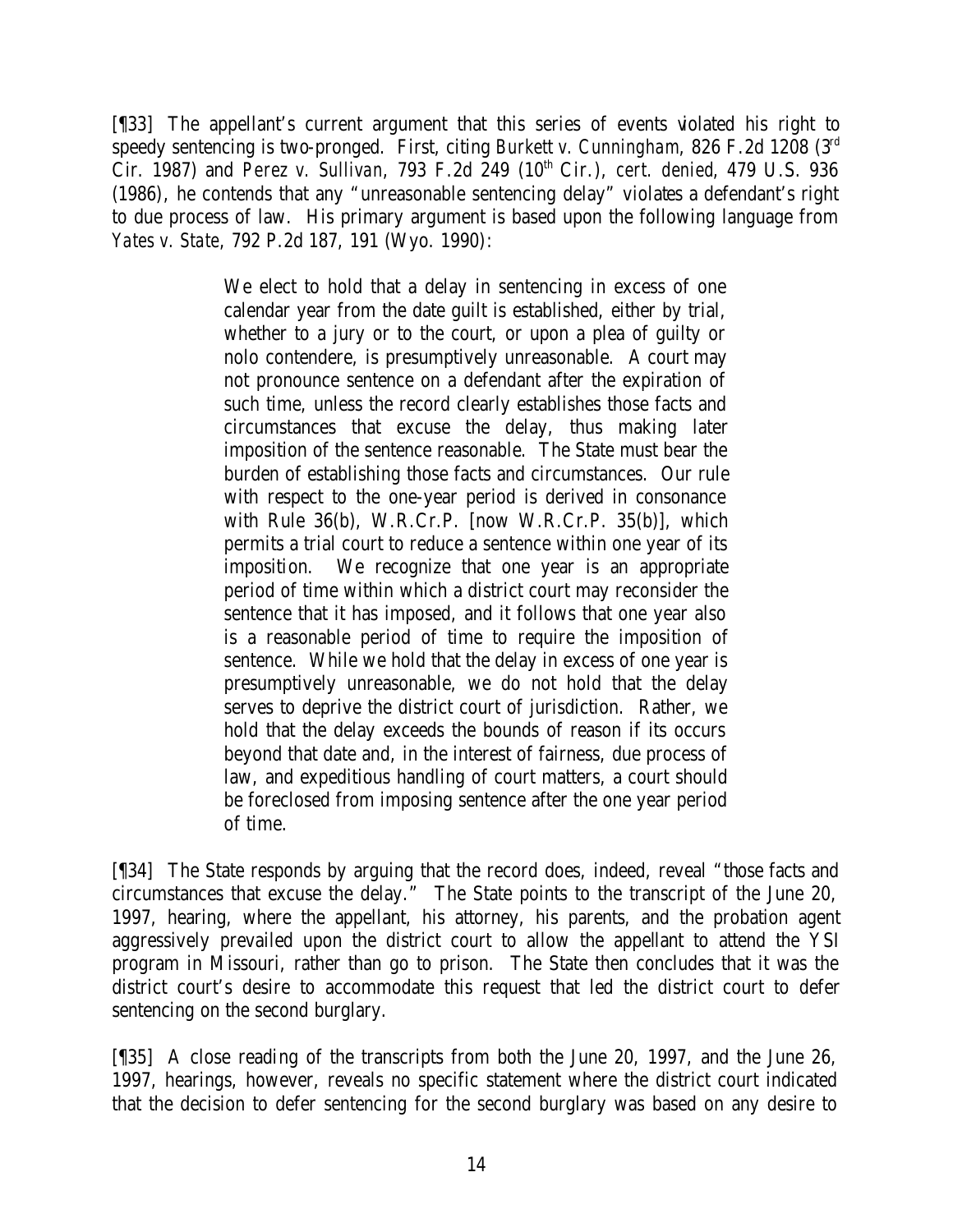accommodate the appellant. Read together, the transcripts of both hearings do suggest that the decision to impose a split sentence and to allow a furlough for the YSI program was made to accommodate that request. But the transcripts of the sentencing hearings do not make clear why the appellant could not have been sentenced on the second burglary, with supervised probation to include participation in the YSI program.

[¶36] Three years later, at the hearing on the appellant's Motion to Dismiss Probation Revocation in Part; Motion to Dismiss [the Second Burglary] in Whole and Objections to Imposition of Prison Sentencing in Either [Case], the district court did indicate that its decision to defer sentencing was made as an accommodation to the appellant:

> Regarding Case Number [01-14], the Court will further rule that that matter is still open for sentencing, in view of the fact that there was, in open court, on the record, a waiver of speedy sentencing, and Mr. Daugherty was here, he was represented by counsel, he was prevailing on the Court to do that very thing, and it was an accommodation to him so that he could go to the program he was proposing to go to. And the only way the Court was willing to do that was if he waived his right to speedy sentencing, which he did. It's all in the record.

[¶37] One inference that might be made from this record is that, for some reason, the appellant could not participate in the YSI program if he was under a sentence, even a probationary sentence, for the second burglary. But another inference is that the district court wanted to see whether the appellant succeeded in that program before imposing the second sentence. The existence of that inference leads to the second prong of the appellant's speedy sentencing attack, which is his contention that, while he did waive his right to speedy sentencing, he did not do so voluntarily and knowingly. His argument is encapsulated in the following sentences from his appellate brief:

> The District Court accepted Daugherty's purported waiver without advising him of the implications or consequences of such waiver. The lack of notification violated Daugherty's constitutional rights and the violation was especially prejudicial in light of the subsequent developments in this case. Daugherty was ultimately sentenced after the State filed a petition to revoke his probation in Case No. [01- 13]. Consequently, the effect of the delay in sentencing was to place Daugherty on probation without advising him of the conditions of that probation or the consequences of failing to comply with the implied conditions. Under these circumstances, there is simply no question that Daugherty was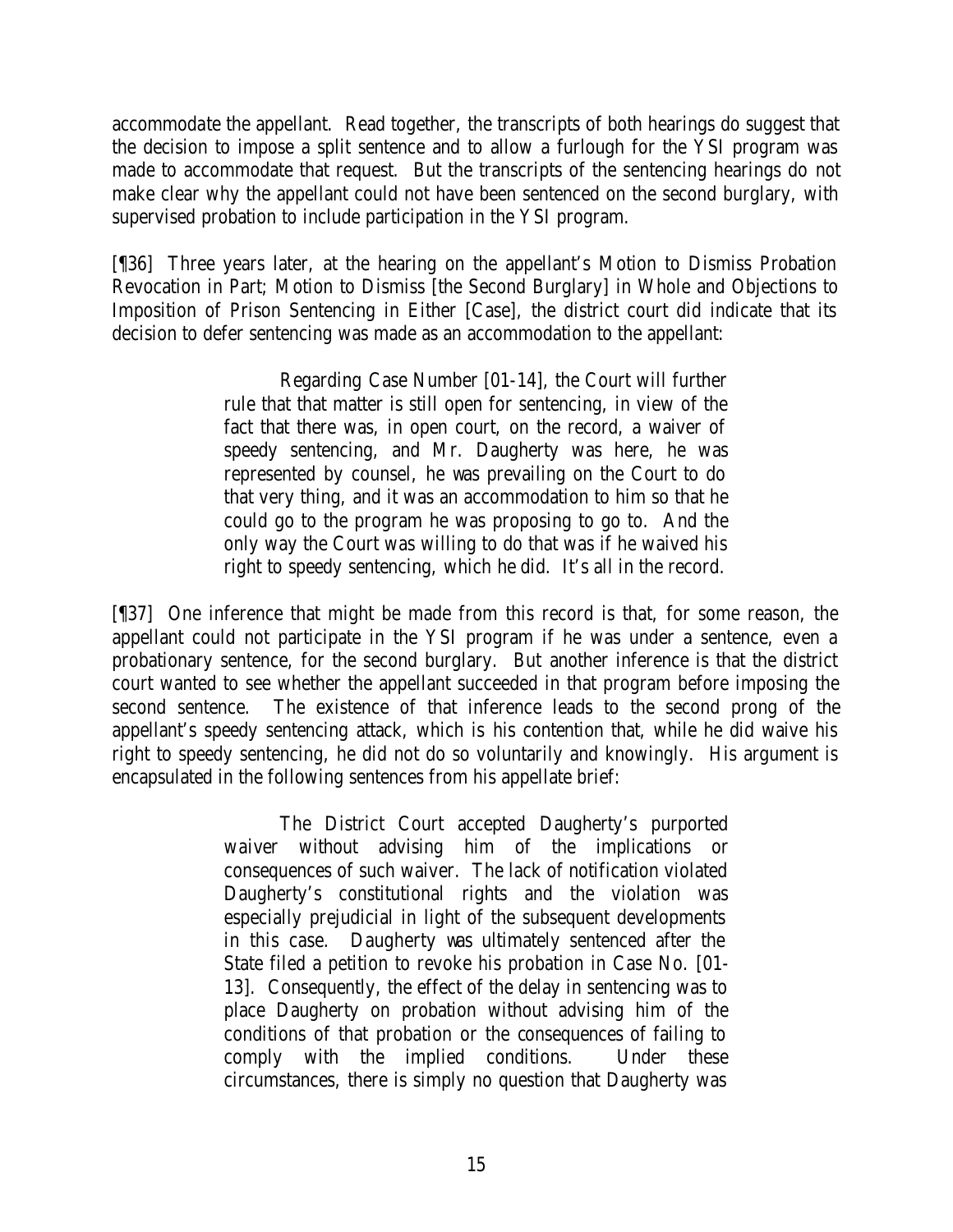not aware of the nature of the right he was waiving or the consequences of the waiver.

[¶38] For a waiver to be valid, there must be "'an intentional relinquishment or abandonment of a known right or privilege,'" and the waiver must be knowingly and intelligently made. *Nelson v. State*, 934 P.2d 1238, 1241 (Wyo. 1997) (*quoting Van Riper v. State*, 882 P.2d 230, 234 (Wyo. 1994)). A defendant need not, however, know and understand every possible consequence of this waiver for it to be valid. *Solis v. State*, 851 P.2d 1296, 1299 (Wyo. 1993). Whether a waiver was made voluntarily, knowingly, and intelligently depends upon the surrounding facts and circumstances. *Id.*; *Mapp v. State*, 953 P.2d 140, 144 (Wyo. 1998). The state bears the burden of proving by a preponderance of the evidence that a waiver was made knowingly, voluntarily, and intelligently. *Solis*, 851 P.2d at 1299.

[¶39] In the instant case, the district court explained to the appellant that: (1) he had a legal right to speedy sentencing; (2) sentencing could not be deferred unless he waived that right; and (3) the part of sentencing that would be deferred would be any prison sentence or fine. In addition, defense counsel informed the district court, in the presence of the appellant, that: (1) counsel previously had spoken with the appellant about his speedy sentencing rights; (2) the appellant wished to waive speedy sentencing as to any prison sentence or fine; and (3) sentencing would be deferred "indefinitely until the Court resets the matter." In response to a question from the district court, the appellant indicated his agreement with what his counsel had said.

[¶40] Despite all this information as to the existence of the speedy sentencing right, there is a glaring absence in the record of anything to indicate the appellant was advised what it was that could bring about sentencing on the second burglary. The district court indicated in open court only that it wished to defer sentencing, and did not say for how long or for what reasons. Defense counsel said that the appellant agreed to postpone sentencing "indefinitely until the Court resets the matter." The written Sentence & Probation Order merely defers sentencing based upon the appellant's waiver of speedy sentencing. Nowhere in the record is there any indication that imposition of sentencing for the second burglary would occur as a result of a probation violation under the sentence being served for the first burglary. Yet, the appellant argues, that is exactly what happened in this case. Either that, or he was effectively placed on probation for the second burglary, with the probationary condition being that he not violate his probation for the first burglary. We agree with the appellant that his waiver was not made "knowingly, voluntarily, and intelligently."

[¶41] This Court is not willing to countenance an open-ended deferral of sentencing under the circumstances of this case. In *Yates*, we adopted a one-year standard of presumptive reasonableness for speedy sentencing, with the state bearing the burden of establishing such facts and circumstances as might excuse a delay beyond one year. *Yates*, 792 P.2d at 191.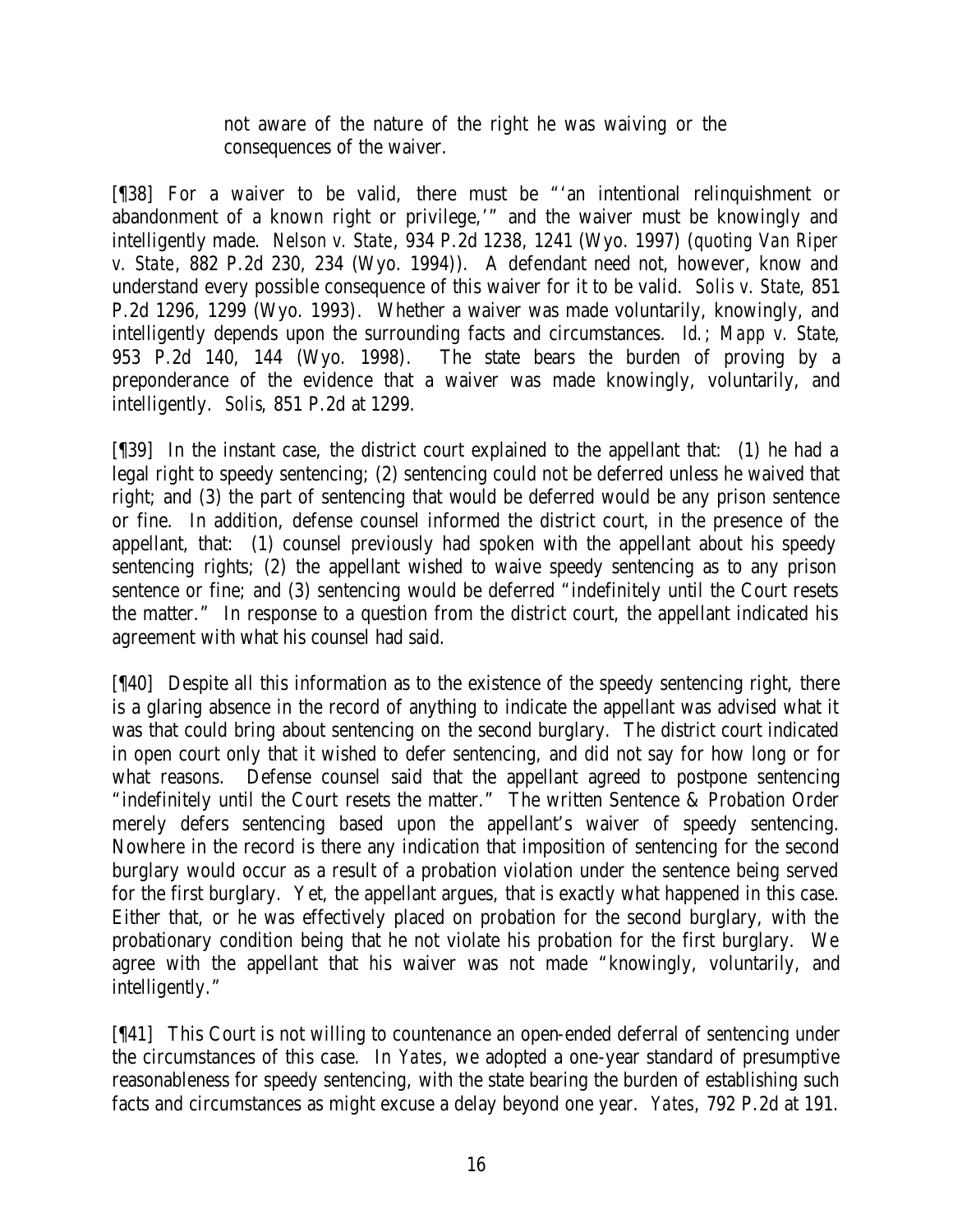Here, sentencing occurred three years after guilt was established. There is nothing in the record to indicate why sentencing did not occur in the interim period. For instance, why was sentence not imposed for the second burglary when the appellant had successfully completed the one-year period of his split sentence for the first burglary? Beyond that, if the imposition of a sentence for the second burglary was meant to be a penalty for violation of probation on the first burglary, or, stated differently, if successful probation on the first burglary was a condition to the continued deferral of sentencing on the second burglary, the appellant was never so informed. Such a lapse implicates the appellant's right to the due process of law in that he had no notice of such consequences. *See Solis*, 851 P.2d at 1299.

[¶42] Of equal concern where there has been an unreasonable sentencing delay is the possibility that, when sentencing finally occurs, the sentencing court will consider matters that occurred after sentence should have been imposed, thereby exposing the defendant to a greater punishment. *Yates*, 792 P.2d at 192. In particular, there is a danger that punishment will be increased because of the conduct that serves as the basis for a later probation revocation. *Id.*; *Reagan*, 14 P.3d at 927-28. There is at least an argument that this occurred in the present case, where the appellant was sentenced to a lengthier sentence than had been requested by the State at the original sentencing hearing.<sup>11</sup>

[¶43] In *Wlodarczyk*, 836 P.2d at 286-87, we identified the seven types of sentences available under the Wyoming statutes: (1) an indeterminate sentence under Wyo. Stat. Ann. § 7-13-201; (2) deferred prosecution under Wyo. Stat. Ann. § 7-13-301; (3) straight probation under Wyo. Stat. Ann. § 7-13-302; (4) probation with suspended imposition of sentence under Wyo. Stat. Ann. § 7-13-302; (5) probation with suspended sentence under Wyo. Stat. Ann. § 7-13-302; (6) classical split sentencing under Wyo. Stat. Ann. § 7-13- 107(a); and (7) probationary split sentencing under Wyo. Stat. Ann. § 7-13-107(c). None of these alternatives contemplates the lack of sentencing that occurred with respect to the second burglary in the instant case. The closest would be option (7)—probationary split sentencing—but even that option requires a specific probationary period and a stated condition that sentence be imposed upon probation violation.

[¶44] W.R.Cr.P. 32(c)(1) contains clear guidance for trial courts wishing to overcome the presumption that a delay in sentencing for over a year is unreasonable: "Sentence shall be imposed without unnecessary delay, the court may, when there is a factor important to the sentencing determination that is not then capable of being resolved, postpone the imposition of sentence for a reasonable time until the factor is capable of being resolved." If sentence is not to be imposed at the time guilt is established or soon thereafter, the trial court must ensure that the record clearly indicates the reason for the delay and the circumstances under which the matter will be reset for sentencing.

<sup>&</sup>lt;sup>11</sup> The State argued for a sentence of two to four years.